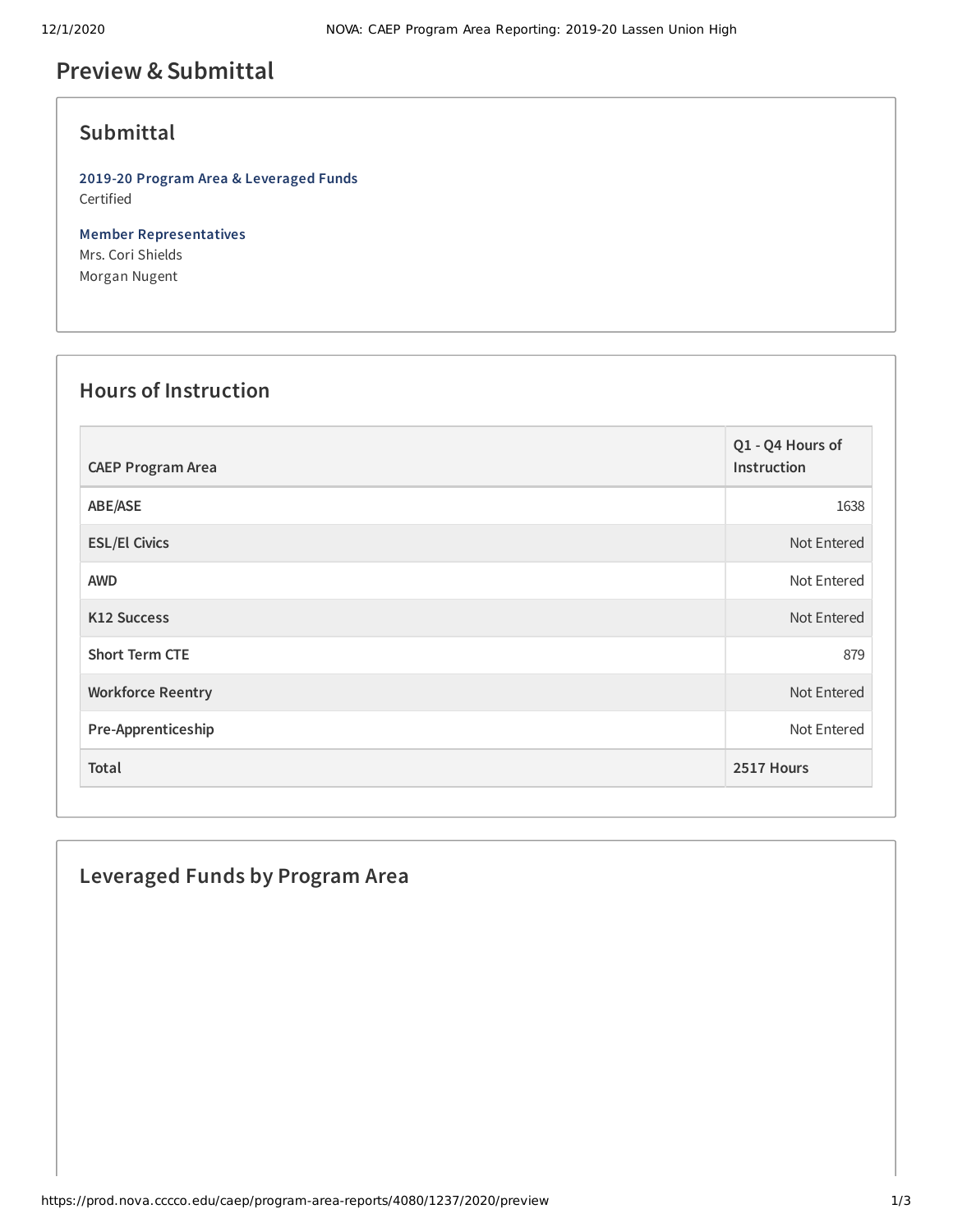12/1/2020 NOVA: CAEP Program Area Reporting: 2019-20 Lassen Union High

| Fund                                         | <b>ABE/ASE</b>        | ESL/El<br><b>Civics</b> | <b>AWD</b>            | K12<br><b>Success</b> | <b>Short</b><br><b>Term CTE</b> | Workforce<br>Reentry | Pre-<br>Apprenticeship | <b>Totals</b> |
|----------------------------------------------|-----------------------|-------------------------|-----------------------|-----------------------|---------------------------------|----------------------|------------------------|---------------|
| California Adult<br><b>Education Program</b> | \$31,239              | \$0                     | Not<br>Entered        | Not<br>Entered        | \$52,791                        | Not Entered          | Not Entered            | \$84,030      |
| <b>CalWORKs</b>                              | Not<br>Entered        | Not<br>Entered          | Not<br>Entered        | Not<br>Entered        | Not<br>Entered                  | Not Entered          | Not Entered            | \$0           |
| <b>NonCredit</b>                             | Not<br>Entered        | Not<br>Entered          | Not<br>Entered        | Not<br>Entered        | Not<br>Entered                  | Not Entered          | Not Entered            | \$0           |
| <b>Perkins</b>                               | <b>Not</b><br>Entered | <b>Not</b><br>Entered   | <b>Not</b><br>Entered | Not<br>Entered        | <b>Not</b><br>Entered           | Not Entered          | Not Entered            | \$0           |
| <b>LCFF</b>                                  | <b>Not</b><br>Entered | <b>Not</b><br>Entered   | <b>Not</b><br>Entered | <b>Not</b><br>Entered | <b>Not</b><br>Entered           | Not Entered          | Not Entered            | \$0           |
| Fees                                         | Not<br>Entered        | <b>Not</b><br>Entered   | <b>Not</b><br>Entered | Not<br>Entered        | <b>Not</b><br>Entered           | Not Entered          | Not Entered            | \$0           |
| K12 Adult Ed Jail<br><b>Funds</b>            | Not<br>Entered        | Not<br>Entered          | Not<br>Entered        | Not<br>Entered        | <b>Not</b><br>Entered           | Not Entered          | Not Entered            | \$0           |
| <b>WIOA II</b>                               | Not<br>Entered        | Not<br>Entered          | Not<br>Entered        | Not<br>Entered        | Not<br>Entered                  | Not Entered          | Not Entered            | \$0           |
| <b>Contracted Services</b>                   | Not<br>Entered        | Not<br>Entered          | Not<br>Entered        | Not<br>Entered        | <b>Not</b><br>Entered           | Not Entered          | Not Entered            | \$0           |
| <b>Totals</b>                                | \$31,239              | \$0                     | \$0                   | \$0                   | \$52,791                        | \$0                  | \$0                    | \$84,030      |

#### **Certification**

**25 Lassen-Modoc Adult Education Consortium - Primary Contact**

**Terry Bartley** Lassen College Comptroller [tbartley@lassencollege.edu](mailto:tbartley@lassencollege.edu)

**Carol Growdon** [cgrowdon@lassencollege.edu](mailto:cgrowdon@lassencollege.edu)

Approved by Carol Growdon

**12/01/2020 02:56 PM PST**